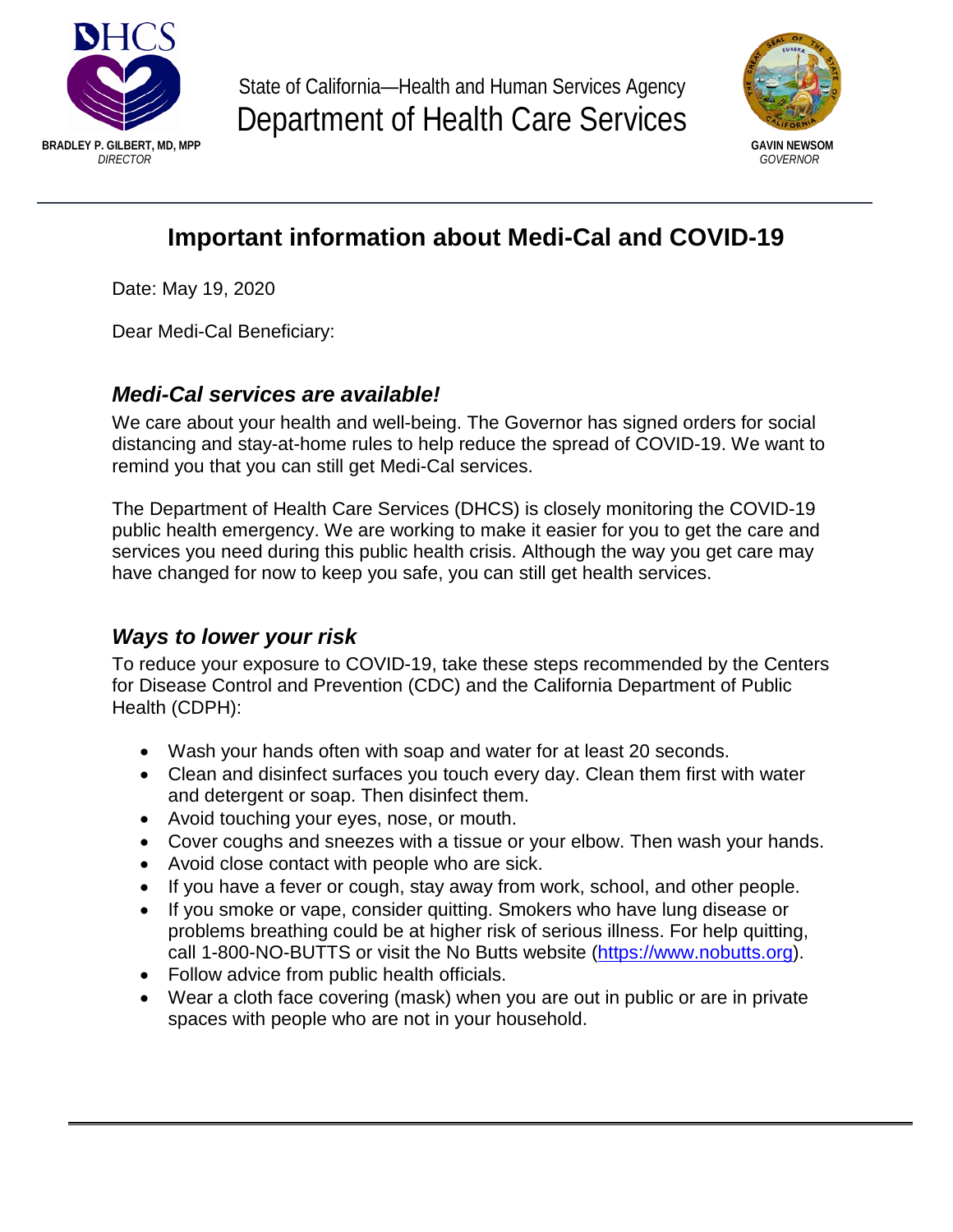

State of California—Health and Human Services Agency Department of Health Care Services



### *Ways to manage stress*

The COVID-19 emergency is changing life for all of us. You may feel anxious, stressed, worried, sad, bored, depressed, lonely, or frustrated. You're not alone. Here are some ways to help manage stress:

- Take a break from reading or watching the news. News about the virus can be overwhelming.
- Keep in touch with friends, family, or others by phone, text, or the internet.
- Treat your body kindly. Eat healthy foods, exercise if you can, and avoid too much alcohol.
- Call your health care provider if anxiety keeps you from daily activities.
- Ask your health plan and care providers for help if you need mental health or Medi-Cal substance use services. To learn more, read **Question 19** below in the Frequently Asked Questions (FAQ).
- Remember that you can get many mental health and substance use services by phone or video telehealth so you don't have to go to an office.

## *Where to learn more*

To learn more about COVID-19 and to help you through this difficult time, go to:

- The CDPH website [\(https://www.cdph.ca.gov\)](https://www.cdph.ca.gov/)
- The DHCS website [\(https://www.dhcs.ca.gov\)](https://www.dhcs.ca.gov/)
- The California COVID-19 website [\(https://www.covid19.ca.gov](https://covid19.ca.gov/))

For resources on emotional support, well-being, and ways to manage stress, go to the California COVID-19 website for more on managing stress [\(https://www.covid19.ca.gov/manage-stress-for](https://covid19.ca.gov/manage-stress-for-health/)health).

For questions about your Medi-Cal eligibility, call your local county Medi-Cal office. You can find the phone numbers online at the DHCS listing of County Offices webpage [\(http://dhcs.ca.gov/COL\).](http://dhcs.ca.gov/COL) Or call the Medi-Cal Member and Provider Helpline at 1-800-541-5555.

If you are in a Medi-Cal managed care plan, your plan can help you find a doctor or place to go for medical care. You can also read your member handbook, go to your managed care plan's website, or call your plan's Member Services or Nurse Advice Line. You can find these phone numbers on your Member Identification Card.

If you get your Medi-Cal services in fee-for-service Medi-Cal and are not in a Medi-Cal health plan, you can talk with a nurse through Medi-Nurse. Call the DHCS COVID Line at 1-877-409-9052.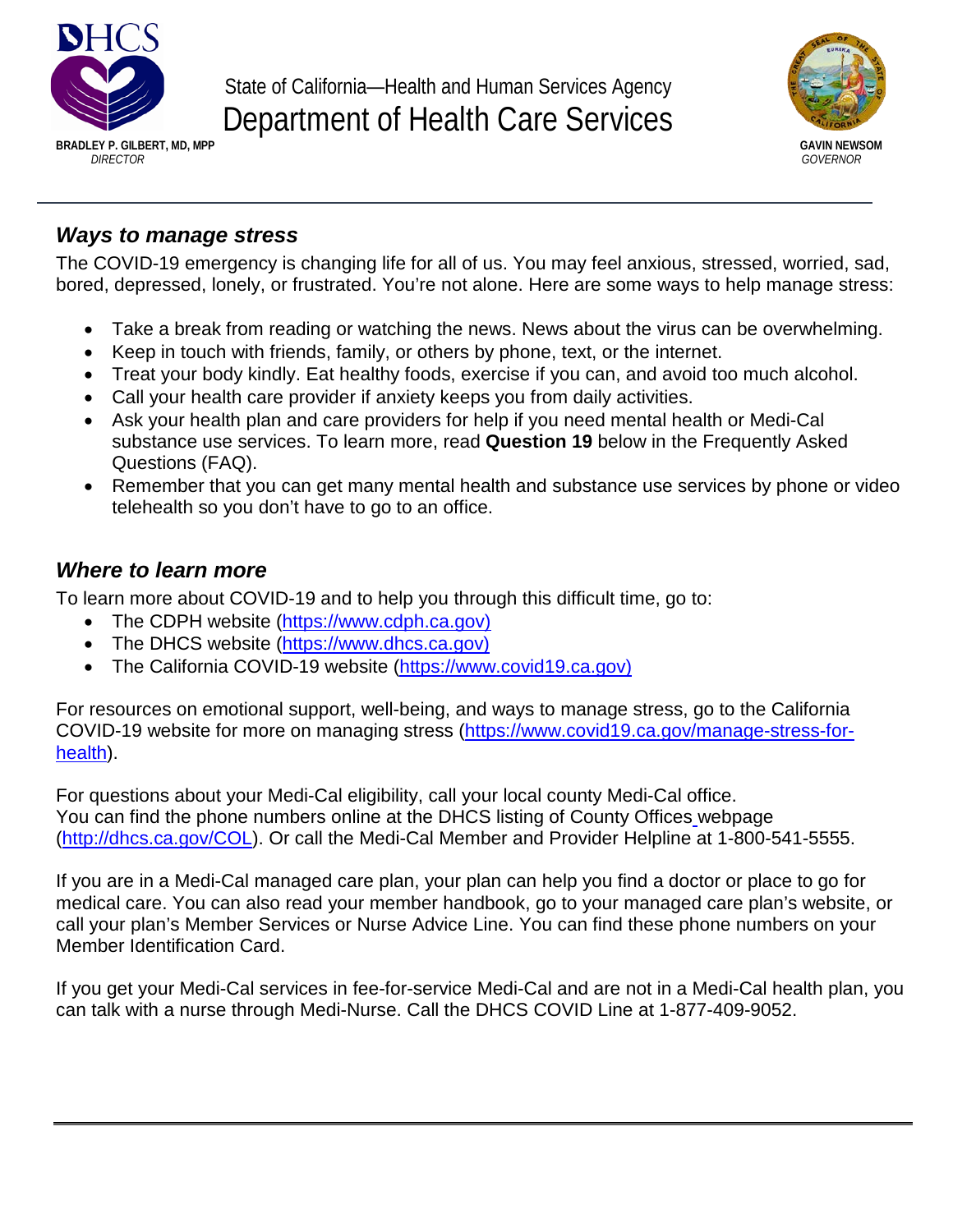



# **Frequently Asked Questions (FAQ)**

# *Eligibility*

#### **1. Will my Medi-Cal benefits end during the COVID-19 emergency?**

No. In March, Governor Gavin Newsom gave an order to make sure people keep getting Medi-Cal, CalFresh, California Work Opportunity and Responsibility to Kids, Cash Assistance Program for Immigrants, California Food Assistance Program, and/or In-Home Supportive Services. You can read the Governor's Executive Order N-29-20 on the Office of Governor Gavin Newsom's website [\(https://www.gov.ca.gov/wp-content/uploads/2020/03/3.17.20-N-29-20-EO.pdf\).](https://www.gov.ca.gov/wp-content/uploads/2020/03/3.17.20-N-29-20-EO.pdf)

If you are in Medi-Cal, you cannot lose your Medi-Cal during the COVID-19 emergency. For exceptions, read Question 4 in the Frequently Asked Questions (FAQ).

#### **2. I got a Medi-Cal renewal packet. What should I do to keep getting Medi-Cal benefits?**

If your renewal date is March 2020 or later, you do not have to do anything right now. You will keep getting Medi-Cal until the Governor's order ends, no matter what your renewal date is or what changes you report. You can send your renewal information, but your county worker might not process it right away.

#### **3. I got my economic impact stimulus payment from the Internal Revenue Service (IRS). Will this count as income and affect my Medi-Cal eligibility?**

No. The COVID-19 economic impact stimulus payment from the federal government does not count as income. It will not affect your Medi-Cal eligibility.

#### **4. Is there any way I could lose Medi-Cal during the COVID-19 emergency?**

Yes. Medi-Cal can end if:

- You die.
- You move out of state.
- You tell your Medi-Cal worker you no longer want Medi-Cal.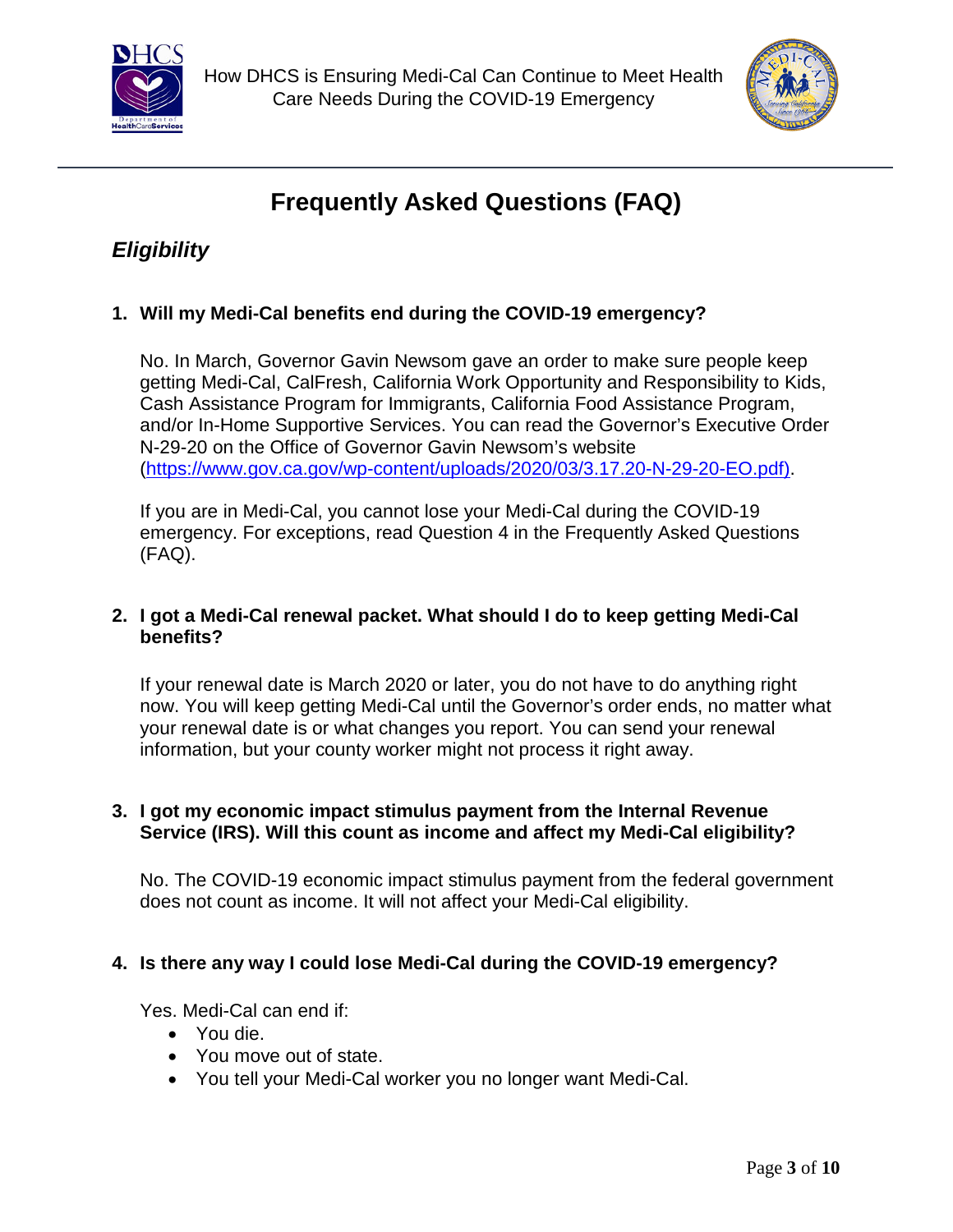



#### **5. Do I need to call my local Medi-Cal county office to make sure I keep getting Medi-Cal during the COVID-19 emergency?**

No. But you should call your local county office if your Medi-Cal is not working, you move to a new county, or you need to report a change that may qualify you for a program with more benefits.

Some county Medi-Cal offices may be closed for in-person services for now. You can still contact them by phone, mail, email, or online. You can find your local county office information online at the DHCS listing of County Offices webpage [\(http://dhcs.ca.gov/COL\).](http://dhcs.ca.gov/COL) Or call the Medi-Cal Member and Provider Helpline at 1- 800-541-5555 (TTY 1-800-430-7077). Outside of California, call 1-916-636-1980.

#### **6. What if I cannot pay my Medi-Cal premium (cost)?**

If you cannot pay your Medi-Cal premium during the COVID-19 emergency you can call to get your premium waived (stopped for now).

- For children and pregnant women programs, call 1-800-880-5305.
- For the 250 Percent Working Disabled Program, call 1-916-445-9891.

If your income has dropped, you can also call your county worker. Ask if you are eligible to have no premium.

### *Benefits*

#### **7. Can I have a phone or online appointment?**

Yes. If your provider has telehealth and you meet the rules for a telehealth appointment, you can get many Medi-Cal services from home. Telehealth includes phone or videoconference appointments. They help lower your exposure to COVID-19. You can talk with your doctor by computer or phone for all medically necessary services. To learn more, go to the DHCS COVID-19 Response webpage [\(https://www.dhcs.ca.gov/Pages/DHCS-COVID-19-Response.aspx\)](https://www.dhcs.ca.gov/Pages/DHCS-COVID-19-Response.aspx).

If your doctor does not have telehealth and you are in a Medi-Cal managed care plan, you can call the plan. Ask for help to find a provider that has telehealth.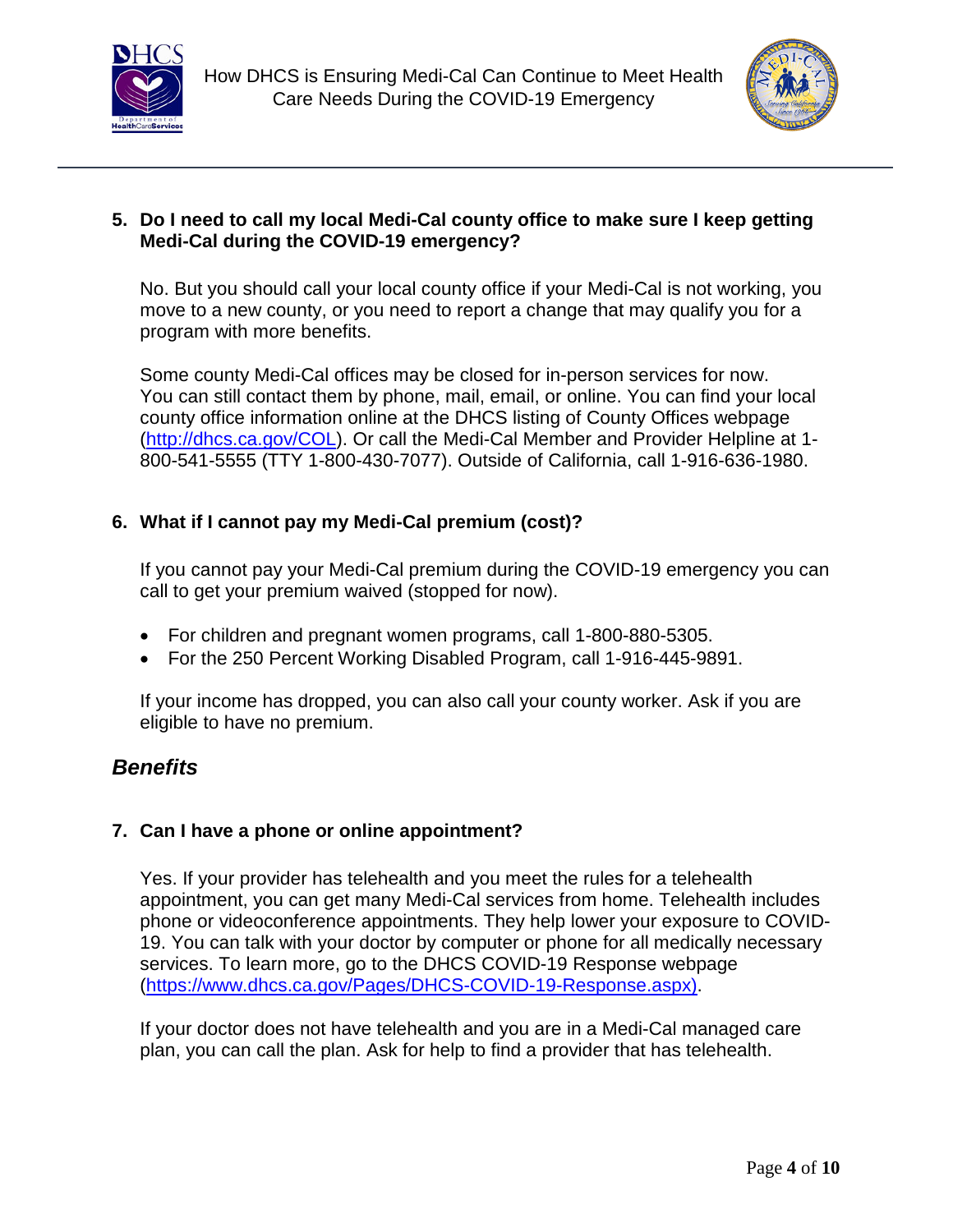



#### **8. What should I expect in a telehealth appointment?**

The standard of care is the same if you see your provider in person or with telehealth. If your provider has telehealth and decides you can get telehealth treatment for your problem, they will set up the appointment by phone, videoconference, email, or online chat. Call your health care provider to ask how telehealth works and how to make a telehealth appointment.

#### **9. If I have COVID-19 symptoms, how much will it cost to get tested? If I am COVID-19 positive, how much will treatment cost?**

Medically necessary COVID-19 testing, testing-related services, and treatment are free with Medi-Cal. When the visit is to get screened, tested, or treated for COVID-19, services are covered for emergency room, urgent care, and provider office visits.

#### **10.Who should I call if I have COVID-19 symptoms?**

If you have any of these emergency warning signs for COVID-19, get medical help as soon as you can:

- Trouble breathing
- Long-lasting pain or pressure in the chest
- New confusion or you can't wake up
- Blue lips or face

This list is not complete. You can read the entire list of symptoms on the CDC webpage [\(https://www.cdc.gov/coronavirus/2019-ncov/symptoms](https://www.cdc.gov/coronavirus/2019-ncov/symptoms-testing/symptoms.html)testing/symptoms.html).

**Call 911 if you have a medical emergency.** Tell the operator you have or think you might have COVID-19. If you can, put on a cloth face cover before help arrives.

Call your doctor if you have other symptoms that are severe or worry you. Also call your doctor if you have mild symptoms such as cough, fever, loss of taste or smell, headache, fever or long-lasting high fever, or sore throat.

If you are in a Medi-Cal managed care plan, you can call your Primary Care Provider (PCP). Or call your plan's Member Services or Nurse Advice Line. The phone numbers are on your Member Identification Card.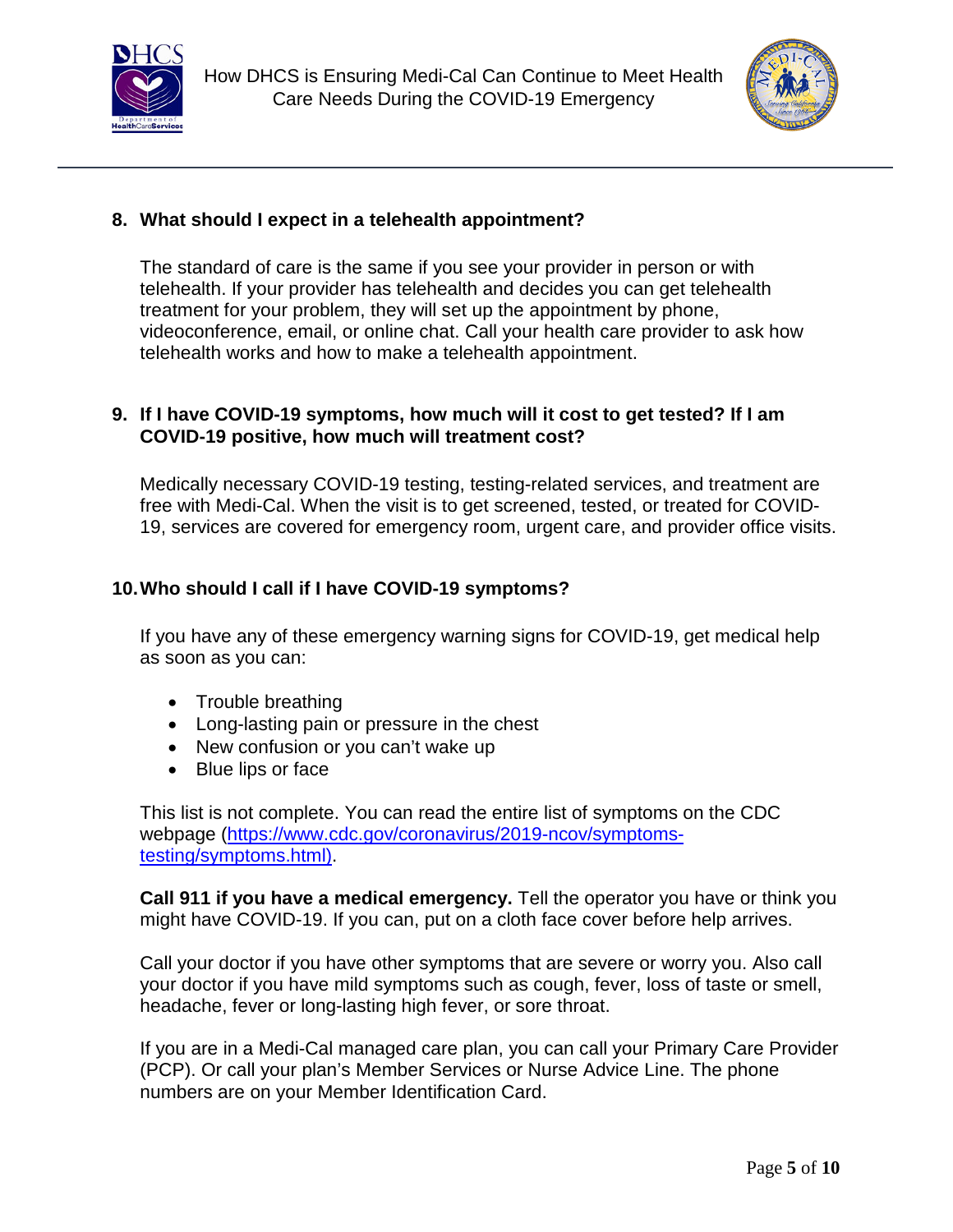



If you are getting services in fee-for-service Medi-Cal and are not in a Medi-Cal health plan, you can talk with a nurse through Medi-Nurse. Call the DHCS COVID Line at 877-409-9052.

#### **11.I am in restricted-scope Medi-Cal and/or my immigration status has not been verified. Can I get Medi-Cal services related to COVID-19?**

Yes. All Medi-Cal beneficiaries can get COVID-19 testing, testing-related services, and treatment during this emergency. All Medi-Cal beneficiaries can get medically necessary services for COVID-19 no matter if they are in full-scope or restrictedscope Medi-Cal. (Restricted-scope Medi-Cal is pregnancy or pregnancy-related and emergency services only.) You can get COVID-19-related services in both Medi-Cal managed care and fee-for-service Medi-Cal, regardless of your immigration status.

Federal immigration services have said that COVID-19 testing and treatment does not count in their "public charge" test. More information about "public charge" is available on the U.S. Citizenship and Immigration Services website [\(https://www.uscis.gov/green-card/green-card-processes-and-procedures/public](https://www.uscis.gov/green-card/green-card-processes-and-procedures/public-charge)charge).

To learn more about public charge, you can also see the California Health and Human Services Agency Public Charge Guide [\(https://www.chhs.ca.gov/blog/2020/02/24/update-chhs-public-charge-guide-2](https://www.chhs.ca.gov/blog/2020/02/24/update-chhs-public-charge-guide-2/)).

#### **12.I think I need medical care not related to COVID-19. What should I do?**

If you need medical care, call your doctor. They can tell you if you should make an in-person appointment. Your doctor may set up a telehealth appointment by phone or video to keep you safe. See Questions 7 and 8 for more on telehealth.

If you need to see your doctor in person, wear a face mask. Try to stay six feet away from other people. If you have severe symptoms and cannot reach your doctor, go to urgent care or the emergency room. Or call 911.

#### **13.What are "essential services"?**

Urgent and emergency treatments and procedures are "essential services." You can get these services during the COVID-19 emergency. They include treatment for severe symptoms, pregnancy-related services, labor and delivery, dialysis, organ transplant, cancer treatments, and trauma services.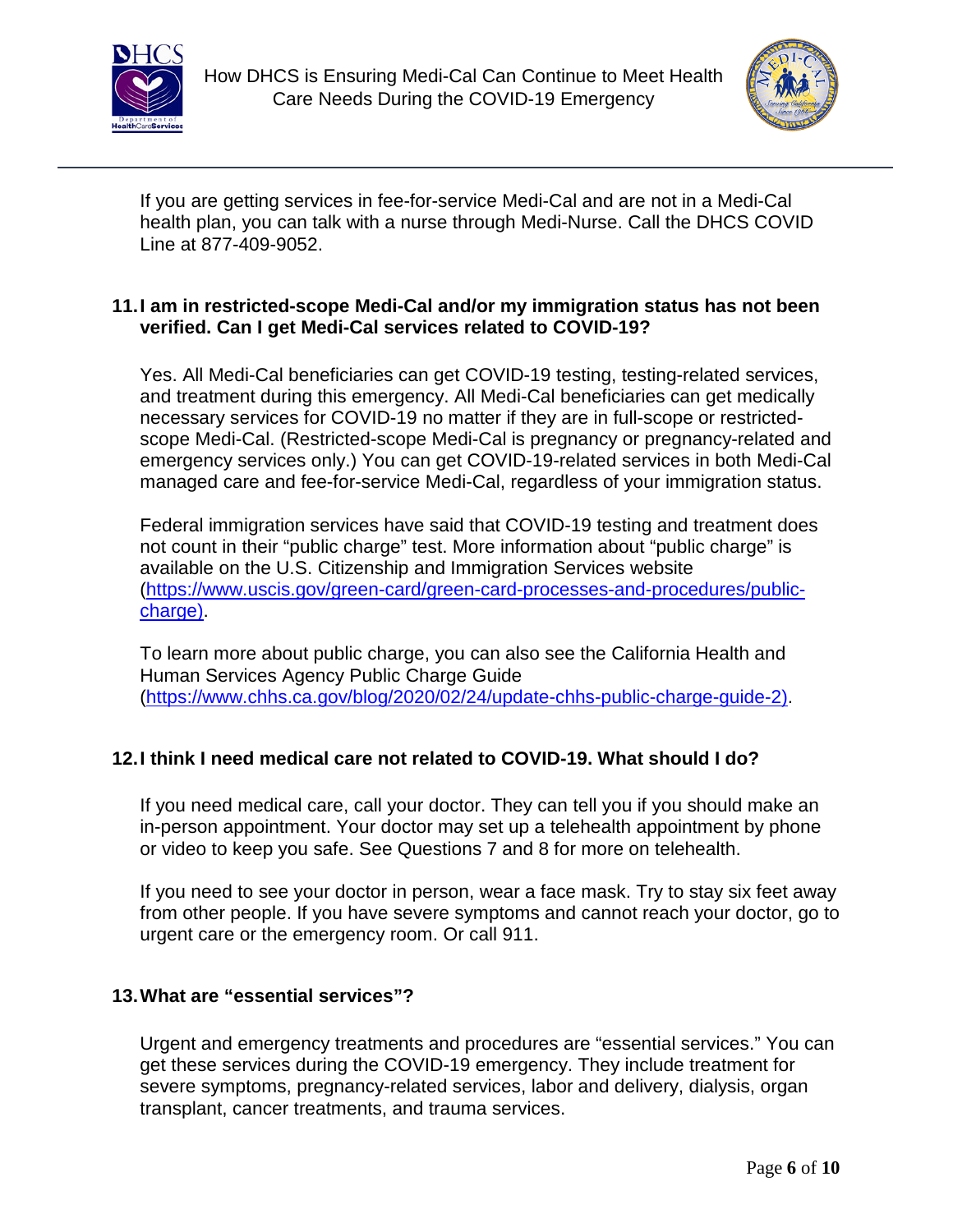



You may be able to get other services by telehealth. In some places, your doctor may start giving preventive services in person again. To learn more about resuming deferred and preventative health care, go to the CDPH website (https://www.cdph.ca.gov/Programs/CID/DCDC/Pages/COVID-[19/ResumingCalifornia'sDeferredandPreventiveHealthCare.aspx\).](https://www.cdph.ca.gov/Programs/CID/DCDC/Pages/COVID-19/ResumingCalifornia’sDeferredandPreventiveHealthCare.aspx) 

You also may call your doctor or managed care plan to find out if your area is starting to give these services in person again, and how to access them.

#### **14.I have medical appointments that are not urgent. Should I go to them?**

Talk with your doctor about whether to reschedule or use telehealth for non-urgent appointments. Your doctor will decide if it's best to keep your appointment in person, use telehealth, or wait until after the COVID-19 emergency.

If you are in a managed care plan, you can call your provider or health plan to find out if your area is giving these services in person again. You can also learn when and how to get them. To learn more, go to the DHCS website for guidance on nonurgent, non-essential or elective procedures relative to 2019 COVID-19 [\(https://www.dhcs.ca.gov/Documents/COVID-19/Non-Essential-Essential-](https://www.dhcs.ca.gov/Documents/COVID-19/Non-Essential-Essential-Procedures-032420.pdf)Procedures-032420.pdf).

#### **15.I'm having trouble reaching my doctor. What should I do?**

Some offices in your area may be closed for now due to the COVID-19 emergency.

If you are in a managed care plan, call your health plan to find out your choices. Your health plan can help you find the best way to get medical care. If you need more help, call the DHCS Ombudsman, Monday through Friday, 8 a.m. to 5 p.m. at 1-888-452-8609. The call is free.

If you get services in fee-for-service Medi-Cal and are not in a Medi-Cal health plan, you can get help to find a Medi-Cal provider. Call the DHCS COVID Line at 877-409-9052.

#### **16.My child under age 21 is due for a checkup. What should I do?**

Call your child's doctor. Ask about ways your child can get routine care like well-child visits and immunizations (shots). The doctor should explain their changes to the clinic or office so your child can be seen safely in person. Or they may offer to see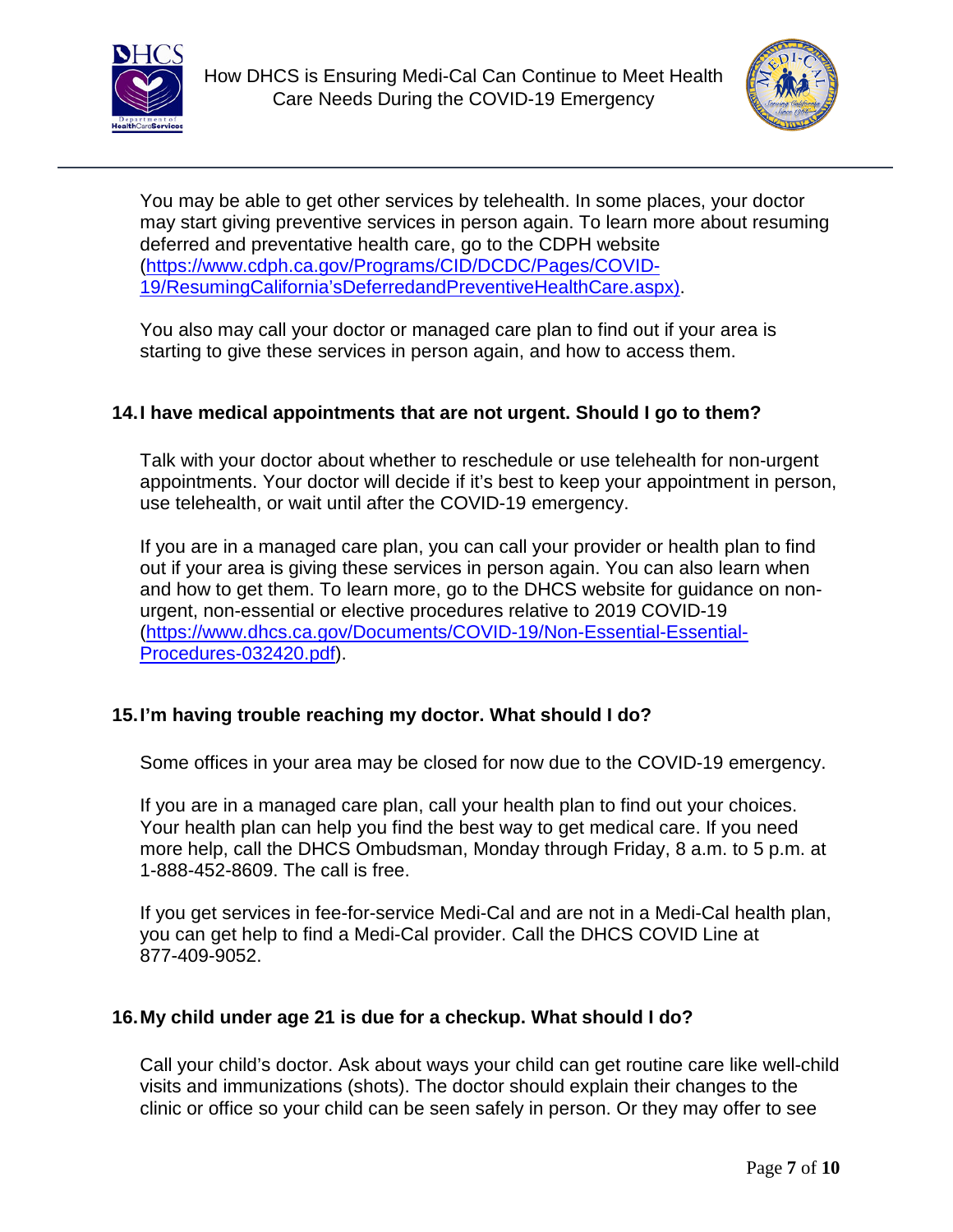



your child and do a medical check by phone or telehealth. For telehealth, you may need to bring your child to the office or clinic later for a follow-up exam or shots.

Well-child visits and regular checkups are an important way to track your children's growth and development. With the stay-at-home rules, DHCS understands that you may worry about taking your child to the doctor or clinic. To make sure your child gets exams and shots, call your child's doctor to talk about your choices.

### *Dental Services*

#### **17.I need to see a dentist. What do I need to do to get treatment?**

If you have dental pain or a dental emergency, call your dentist's office. If you do not have a dentist or your dental office is closed or cannot see you, call the Medi-Cal Dental Telephone Service Center. They can help you find a dentist. Their number is 1-800-322-6384.

#### **18.How do I know if I have a dental emergency?**

A dental emergency needs treatment right away. Here are some examples:

- Bleeding from the mouth that does not stop
- Large swelling inside the mouth or on the face
- Facial trauma, such as injury to the jawbone and face
- Severe pain from teeth, gums, or jaw

A routine dental visit is not an emergency. Here are examples of non-emergencies:

- Your first or yearly dental exam and x-rays
- Dental cleaning and preventive treatment like sealants
- Orthodontic treatment
- Non-emergency extractions
- Other dental treatment, such as cavities with no pain

To get updates and learn more about your dental benefits, go to the Smile California website [\(https://www.smilecalifornia.org\).](https://smilecalifornia.org/)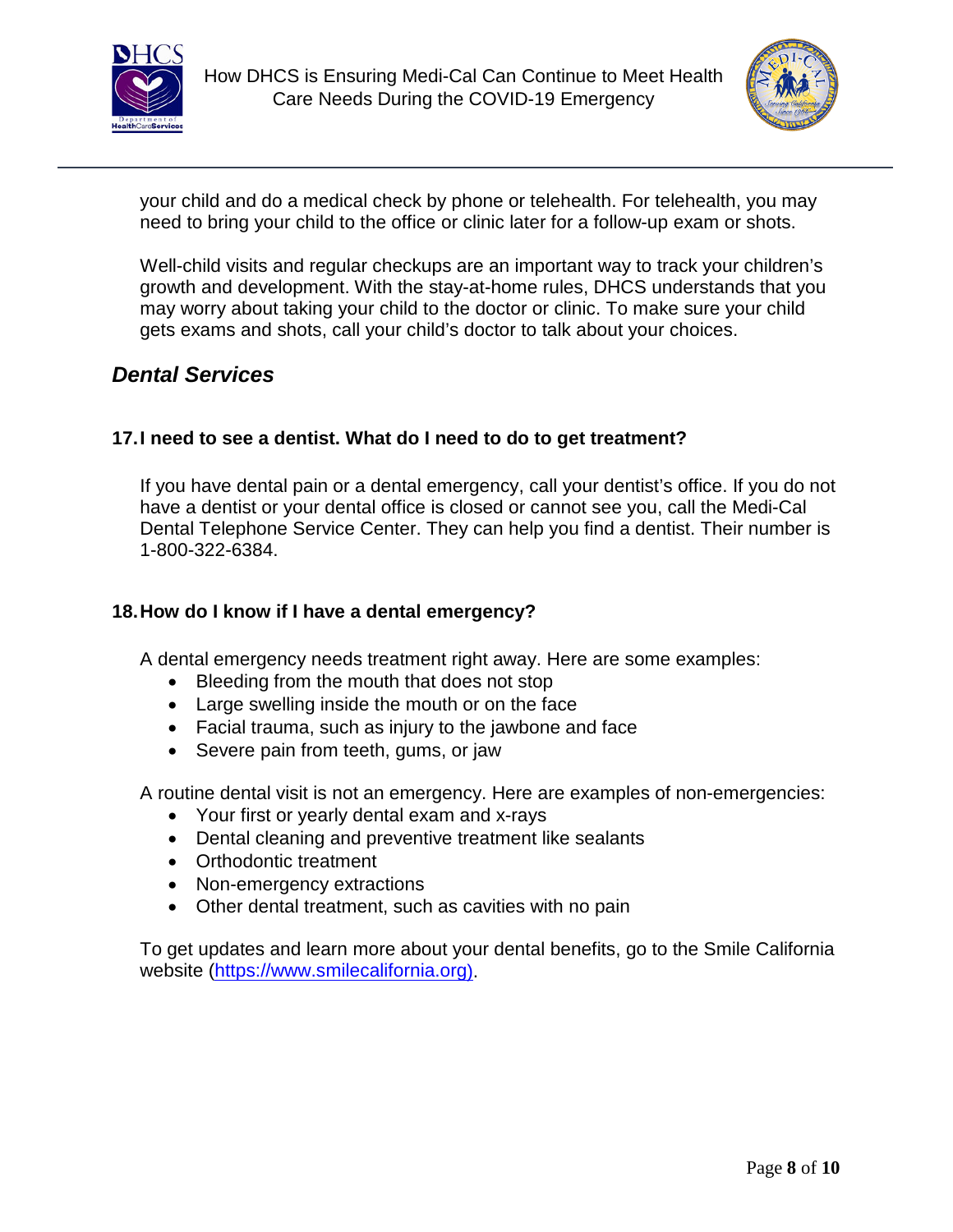



### *Mental health and substance use services*

#### **19.I would like to talk to a mental health professional about how I am feeling. Where can I find mental health services?**

Medi-Cal covers mental health services. You can find out about and get care during the emergency by telehealth, phone, or in person if needed. If you are in a Medi-Cal managed care plan, call your plan's Member Services on your Member Identification Card. There may be a separate number for mental health services.

If you do not get Medi-Cal through a managed care plan, have severe mental health needs, or got services before through a county mental health plan, you can call your county access line for help with mental health or addiction treatment.

You can find your county access line for mental health on the DHCS County Mental Health Plan Information website [\(https://www.dhcs.ca.gov/individuals/Pages/MHPContactList.aspx\).](https://www.dhcs.ca.gov/individuals/Pages/MHPContactList.aspx)

#### **20.If I or someone in my household has a mental health crisis, how can we get help?**

If you or someone in your household is in crisis, whether you are in Medi-Cal or not, you can talk to trained counselors by phone.

- 24-hour Suicide Prevention Lifeline: Call 1-800-273-8255, or text 838255.
- 24-hour Domestic Violence Hotline: Call 1-800-799-7233.
- 24-hour Crisis Text Line: Text HOME to 741741.
- If you or the person you are helping is in immediate danger, call **911**.

#### **21.If I or someone in my household is struggling with substance use, including use of alcohol or other drugs, how do I get help?**

Medi-Cal covers substance use treatment services. You can get services by telehealth, phone or in person if needed.

To find your county access lines for substance use treatment, go to the DHCS Substance Use Disorder County Access Lines webpage [\(https://www.dhcs.ca.gov/individuals/Pages/SUD\\_County\\_Access\\_Lines.aspx\).](https://www.dhcs.ca.gov/individuals/Pages/SUD_County_Access_Lines.aspx) 

Or call the national treatment help line at 1-800-662-HELP (4357).